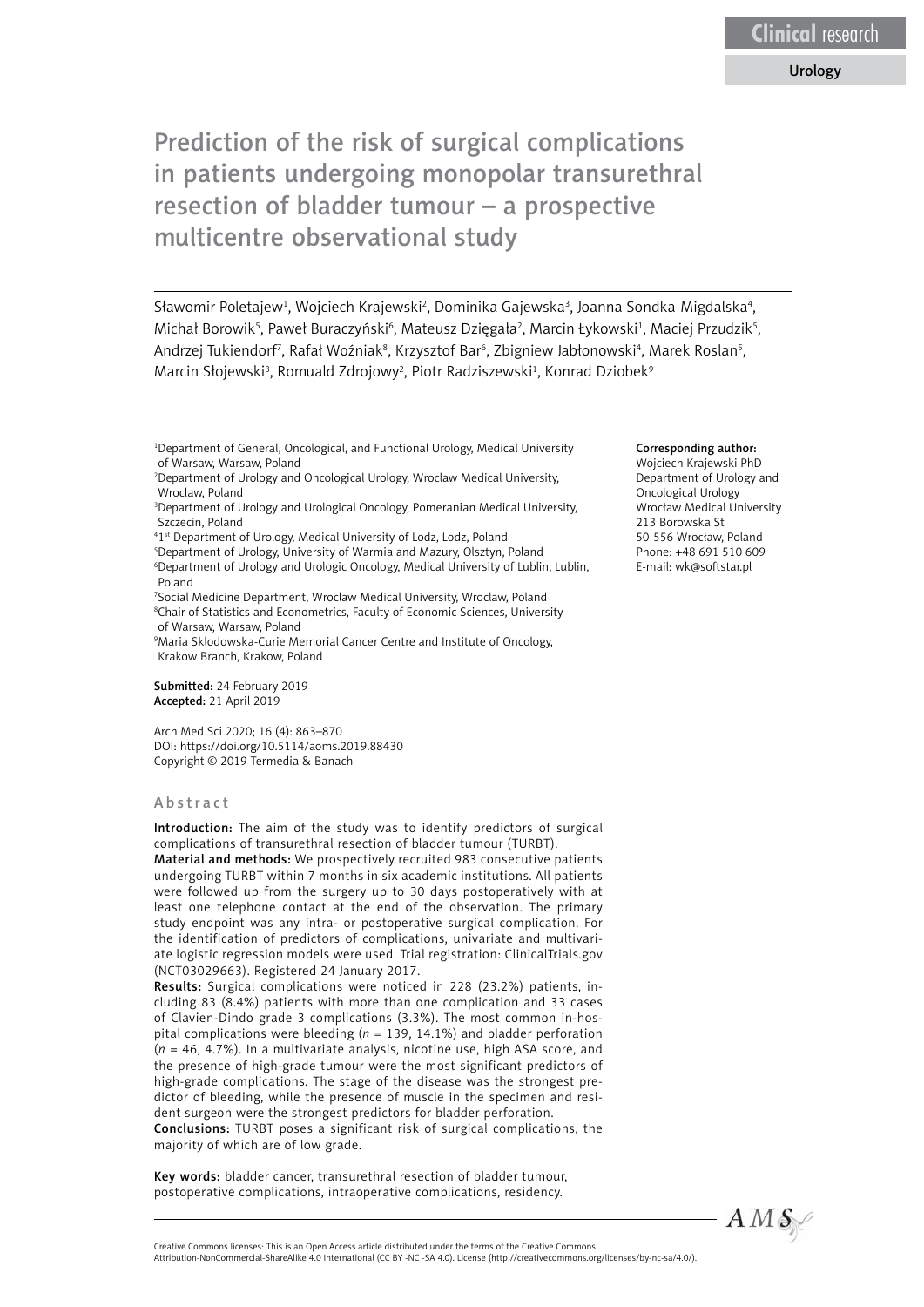S. Poletajew, W. Krajewski, D. Gajewska, J. Sondka-Migdalska, M. Borowik, P. Buraczyński, M. Dzięgała, M. Łykowski, M. Przudzik, A. Tukiendorf, R. Woźniak, K. Bar, Z. Jabłonowski, M. Roslan, M. Słojewski, R. Zdrojowy, P. Radziszewski, K. Dziobek

#### Introduction

Transurethral resection of bladder tumour (TURBT) is one the most commonly performed urological procedure [1, 2]. Despite most bladder cancers being non-muscle invasive (NMIBC), TURBT can be a challenging operation due to high tumour burden, intraoperative bleeding, difficult tumour location, or other factors. Moreover, the experience of surgeon plays a key role in the oncological quality of TURBT [3]. The limited available data indicate that TURBT is a morbid procedure with a risk of surgical complications of 5–20% [4–9]. While these numbers are high in contemporary urology, profound discussion of surgical technique and possible complications is a mandatory part of patient counselling. Unfortunately, up to date, predictors of TURBT complications have not been not adequately identified. This precludes any individual calculation.

The aim of the study was to identify predictors of surgical complications of TURBT.

#### Material and methods

#### **Patients**

This prospective, multicentre, cross-sectional, observational study enrolled 983 consecutive patients undergoing TURBT in six academic institutions between January 2017 and July 2017. The mean age of the cohort was 68.8 years (range: 18–98), and the male-to-female ratio was 3 : 1. Inclusion criteria were as follows:  $\alpha$ ge  $\geq 18$  vears, resection of bladder tumour, sterile urine preoperatively or ongoing directed antibiotic therapy at the time of surgery, and signed, informed consent. The investigating urologists explained the purpose of the study to each patient, as well as the protection of participant confidentiality and the participants' freedom to drop out at any time. The study recruited patients with both primary and recurrent bladder tumours. Patients with primary tumours constituted 34.8% of the cohort. In 55% of cases a solitary tumour was resected. The size of the (largest) tumour was > 3 cm in 28.9% of cases and the detrusor muscle was infiltrated in 13.1% of cases. Preoperative micro- or macroscopic haematuria was noticed in 34.2% of patients. Detailed baseline patient characteristics are presented in Table I. The vast majority of patients underwent monopolar TURBT. Patients undergoing restaging resection, cold-cup biopsy, fulguration only, or cystoscopy only were excluded from the analysis.

# Methods

The primary study endpoint was any intra- or postoperative surgical complication. A full list of clinical events defined as potentially related to

TURBT in the study is presented in Table II. All patients were followed-up for 30 days postoperatively with at least one telephone contact at the end of the observation. The variables tested for prediction of complications were as follows: patient basic characteristics (sex, age, nicotine use, height, weight, body mass index – BMI, American Society of Anaesthesiologists score – ASA score, presence of haematuria and/or pyuria), oncological data (stage and grade of bladder cancer, presence of concomitant carcinoma *in situ*, number of previous TURBTs, recurrence rate, previous intravesical therapy), and surgical details (number and size of tumours, surgeon experience, surgery time, type of anaesthesia, postoperative catheterisation time, postoperative hospitalisation time, presence of muscularis propria in surgical specimen). All study data were collected by each study site in a dedicated uniform electronic form. Before the study initiation, the protocol was registered within ClinicalTrials.gov (NCT03029663) and was approved by the Institutional Review Board.

# Statistical analysis

For binary outcomes, univariate and multivariate logistic regressions were applied. The statistical influence was expressed by a classical odds ratio (OR) together with a 95% confidence interval (95% CI) and a *p*-value. The computation was performed in the R platform [10].

# Results

Surgical complications were observed in 228 (23.2%) patients, including 83 (8.4%) patients with more than one complication. When comparing baseline data between patients without and with complications, the latter had larger tumours (2.6 vs. 1.8 cm, *p* < 0.01), longer surgery time (36.2 vs. 26.4 min,  $p < 0.01$ ), longer postoperative catheterisation time (64.0 vs. 25.1 h, *p* < 0.01), and longer postoperative hospitalisation time (1.9 vs. 1.3 days, *p* < 0.01).

Table III presents a detailed list of complications noticed within the study. The most common in-hospital complications were postoperative bleeding defined subjectively as presence of the blood in the urine in the postoperative period (*n* = 139, 14.1%) and intraoperative bladder perforation ( $n = 46, 4.7\%$ ). There were 33 cases of Clavien-Dindo grade ≥ 3 complications in 32 patients (3.3%), namely: re-interventions due to bleeding ( $n = 17, 1.7\%$ ), bladder perforation ( $n = 10$ , 1.0%), or urinary retention  $(n = 3, 0.3\%)$ ; acute coronary syndrome  $(n = 1, 1.0\%)$ ; deaths due to pulmonary embolism  $(n = 1, 1.0\%)$ ; and myocardial infarction ( $n = 1, 1.0\%$ ). After discharge, the most common complications were lower urinary tract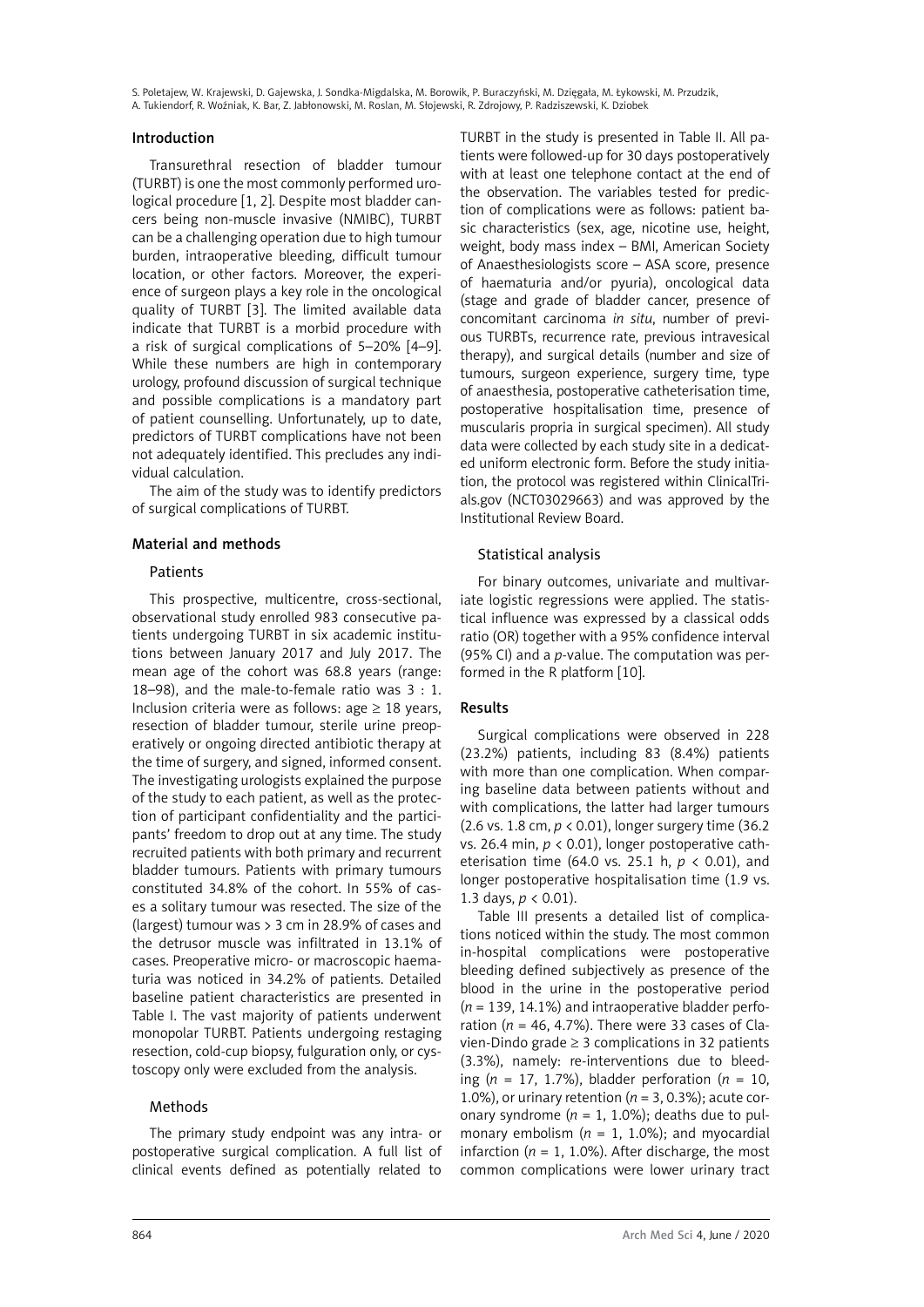Prediction of the risk of surgical complications in patients undergoing monopolar transurethral resection of bladder tumour – a prospective multicentre observational study

| Clinical characteristic                  | Prevalence  | Clinical chara            |
|------------------------------------------|-------------|---------------------------|
| Gender:                                  |             | Preoperative              |
| Male                                     | 737 (75%)   | Yes                       |
| Female                                   | 246 (25%)   | No                        |
| Age [years]:                             |             | Missing                   |
| < 65                                     | 320 (32.6%) | Level of train            |
| $65 - 70$                                | 226 (23%)   | Specialist                |
| $70 - 75$                                | 175 (17.8%) | Resident                  |
| > 75                                     | 262 (26.6%) | Number of tu              |
| ASA:                                     |             | 1                         |
| 1                                        | 146 (14.9%) | $\overline{2}$            |
| $\overline{2}$                           | 605 (61.5%) | $\geq 3$                  |
| 3                                        | 219 (22.2%) | Missing                   |
| 4                                        | 3(0.3%)     | Type of anae:             |
| Missing                                  | 10 (1%)     | Spinal                    |
| BMI [kg/m <sup>2</sup> ]:                |             | Intratrache               |
| $\leq 25$                                | 307 (31.2%) | Totally intra             |
| $25.1 - 30$                              | 424 (43.2%) | Missing                   |
| $30.1 - 35$                              | 184 (18.7%) | Tumour size [             |
| > 35                                     | 55 (5.6%)   | < 1                       |
| Missing                                  | 13 (1.3%)   | $1 - 3$                   |
| Nicotine use:                            |             | > 3                       |
| Yes                                      |             | Missing                   |
| No                                       | 395 (40.2%) | Length of hos<br>$\leq 1$ |
|                                          | 578 (58.8%) | $\overline{2}$            |
| Missing                                  | 10 (1%)     | > 2                       |
| Prior TURBT:                             |             | Missing                   |
| 0                                        | 342 (34.8%) | Length of cat             |
| 1                                        | 276 (28.1%) | $\leq 24$                 |
| $\overline{2}$                           | 146 (14.7%) | $25 - 48$                 |
| $\geq 3$                                 | 215 (22%)   | >48                       |
| Missing                                  | 4(0.4%      | Missing                   |
| Recurrence rate [rec/year]:              |             | Tumour stage              |
| 0 (primary tumour)                       | 342 (34.8%) | 0                         |
| $\leq 1$                                 | 535 (54.4%) | a                         |
| >1                                       | 102 (10.4%) | 1                         |
| Missing                                  | $4(0.4\%)$  | 2                         |
| Previous intravesical chemotherapy:      |             | <b>PUNLMP</b>             |
| Yes                                      | 39 (4%)     | Cis                       |
| No                                       | 943 (95.9%) | Missing                   |
| Missing                                  | $1(0.1\%)$  | High-grade tu             |
| Previous intravesical BCG immunotherapy: |             | Yes                       |
| Yes                                      | 103 (10.5%) | No                        |
| No                                       | 878 (89.3%) | Missing                   |
| Missing                                  | $2(0.2\%)$  | Concomitant               |
| Preoperative haematuria:                 |             | Yes                       |
| Yes                                      | 337 (34.2%) | No                        |
| No                                       | 646 (67.7%) | Missing                   |

| Clinical characteristic               | Prevalence  |
|---------------------------------------|-------------|
| Preoperative pyuria:                  |             |
| Yes                                   | 299 (30.4%) |
| No                                    | 684 (69.6%) |
| Missing                               | 3(0.3%)     |
| Level of training of primary surgeon: |             |
| Specialist                            | 547 (55.6%) |
| Resident                              | 436 (44.4%) |
| Number of tumours:                    |             |
| 1                                     | 542 (55.1%) |
| $\overline{2}$                        | 166 (16.9%) |
| $\geq$ 3                              | 258 (26.2%) |
| Missing                               | 17 (1.7%)   |
| Type of anaesthesia:                  |             |
| Spinal                                | 712 (72.4%) |
| Intratracheal general                 | 132 (13.4%) |
| Totally intravenous general           | 94 (9.6%)   |
| Missing                               | 45 (4.6%)   |
| Tumour size [cm]:                     |             |
| $\langle 1$                           | 238 (24.2%) |
| $1 - 3$                               | 431 (43.8%) |
| > 3                                   | 284 (28.9%) |
| Missing                               | 30 (3.1%)   |
|                                       |             |
| Length of hospitalisation [days]:     |             |
| $\leq 1$<br>$\overline{2}$            | 752 (76.5%) |
|                                       | 91 (9.3%)   |
| > 2                                   | 135 (13.7%) |
| Missing                               | $5(0.5\%)$  |
| Length of catheterisation [h]:        |             |
| $\leq 24$                             | 767 (78.1%) |
| $25 - 48$                             | 74 (7.5%)   |
| >48                                   | 132 (13.4%) |
| Missing                               | 10 (1%)     |
| Tumour stage (T):                     |             |
| 0                                     | 130 (13.2%) |
| а                                     | 472 (48%)   |
| 1                                     | 206 (21.1%) |
| 2                                     | 129 (13.1%) |
| PUNLMP                                | $8(0.8\%)$  |
| Cis                                   | 11 (1.1%)   |
| Missing                               | 27 (2.7%)   |
| High-grade tumour:                    |             |
| Yes                                   | 360 (36.6%) |
| No                                    | 588 (59.8%) |
| Missing                               | 35 (3.6%)   |
| Concomitant Cis:                      |             |
| Yes                                   | 62 (6.3%)   |
| No                                    | 890 (90.5%) |
| Missing                               | 31 (3.2%)   |

*ASA – American Society of Anaesthesiologists score, BCG – Bacillus-Calmette Guerin, BMI – body mass index, Cis – carcinoma in situ, TURBT – transurethral resection of the bladder tumour.*

٦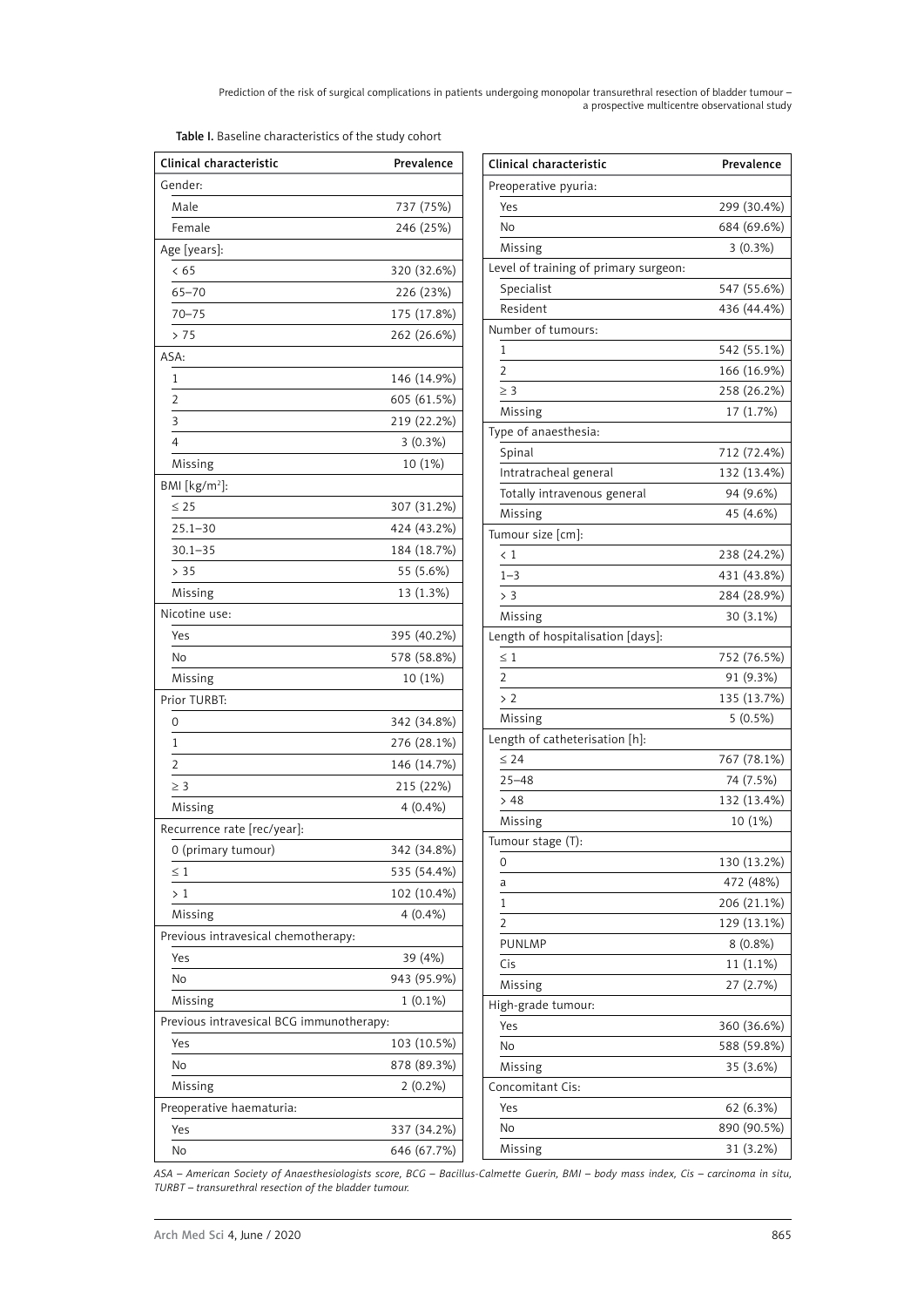S. Poletajew, W. Krajewski, D. Gajewska, J. Sondka-Migdalska, M. Borowik, P. Buraczyński, M. Dzięgała, M. Łykowski, M. Przudzik, A. Tukiendorf, R. Woźniak, K. Bar, Z. Jabłonowski, M. Roslan, M. Słojewski, R. Zdrojowy, P. Radziszewski, K. Dziobek

Table II. Clinical events defined as potentially related to TURBT in the study

| Clinical events                                     |
|-----------------------------------------------------|
| Intraoperative events (alphabetic order):           |
| Bladder perforation, extraperitoneal                |
| Bladder perforation, intraperitoneal                |
| Intravesical gas explosion                          |
| Injury to bladder mucosa (not related to resection) |
| Injury to ureteral orifice                          |
| Injury to urethra (including "false" passage)       |
| Obturator nerve reflex                              |
| Others                                              |
| Postoperative events (alphabetic order):            |
| Acute urinary retention (after catheter removal)    |
| Bleeding, requiring blood transfusion               |
| Bleeding, requiring conservative treatment          |
| Bleeding, requiring surgical intervention           |
| Cardiac arrhythmia                                  |
| Death                                               |
| Deep venous thrombosis                              |
| Electrolyte imbalance                               |
| Fever                                               |
| Lower urinary tract symptoms                        |
| Myocardial infarction                               |
| Orchitis/epididymitis                               |
| Pain                                                |
| Post-TUR syndrome                                   |
| Prostatitis                                         |
| Pulmonary embolism                                  |
| Renal colic                                         |
| Renal function deterioration                        |
| Respiratory tract infection                         |
| Stroke                                              |
| Others                                              |
| Urinary incontinence                                |
| Urinary tract infection                             |

Table III. Detailed list of complications noted within the study

| Complication                                             | Number of<br>patients () |
|----------------------------------------------------------|--------------------------|
| Intraoperative complications:                            |                          |
| Bladder perforation                                      | 46 (4.7)                 |
| Significant obturator nerve reflex                       | 20(2.0)                  |
| Gas explosion                                            | 4(0.4)                   |
| Urethral injury and/or false passage                     | 4(0.4)                   |
| Postoperative complications during hospitalization:      |                          |
| Haematuria                                               | 139 (14.1)               |
| Lower urinary tract symptoms                             | 24(2.4)                  |
| Bleeding requiring re-interventions                      | 17(1.7)                  |
| Urinary retention                                        | 10(1.0)                  |
| Bleeding requiring transfusion                           | 7(0.7)                   |
| Bladder tamponade                                        | 6(0.6)                   |
| Urinary tract infection                                  | 4(0.4)                   |
| Fever                                                    | 3(0.3)                   |
| Acute coronary syndrome                                  | 1(0.1)                   |
| Death due to pulmonary embolism                          | 1(0.1)                   |
| Death due to myocardial infarction                       | 1(0.1)                   |
| Heart failure acute exacerbation                         | 1(0.1)                   |
| Patient catheter self-extraction                         | 1(0.1)                   |
| Renal colic                                              | 1(0.1)                   |
| Postoperative complications after discharge:             |                          |
| Lower urinary tract symptoms not<br>related to infection | 68 (6.9)                 |
| Urinary tract infection                                  | 61(6.2)                  |
| Haematuria                                               | 53 (5.4)                 |
| Urinary retention                                        | 6(0.6)                   |
| Urinary incontinence                                     | 3(0.3)                   |
| Impotence                                                | 2(0.2)                   |
| Retrograde ejaculation                                   | 1(0.1)                   |
| Bleeding requiring re-interventions                      | 1(0.1)                   |
| Bladder perforation requiring re-<br>interventions       | 1(0.1)                   |
| Walking problems                                         | 1(0.1)                   |
| Bladder tamponade                                        | 1(0.1)                   |

symptoms not related to infection ( $n = 68, 6.9\%$ ), symptomatic urinary tract infections (*n* = 61, 6.2%), haematuria ( $n = 53$ , 5.4%), and urinary retention ( $n = 6$ , 0.6%), with 6 (0.6%) patients requiring reintervention and no Clavien-Dindo grade ≥ 4 complications.

In a multivariate analysis, high ASA score, nicotine use and the presence of high-grade tumour were the most significant predictors of high-grade complications. The stage of the disease was the strongest predictor of bleeding, while the presence of muscle in the specimen and the resident surgeon were the strongest predictors for bladder perforation. Detailed results of the uni- and multivariate logistic regression analyses between

clinical factors and endpoints are presented in Tables IV and V, respectively. Only statistically significant correlations are presented.

# Discussion

While TURBT is one the most commonly performed urological procedure, literature data on its safety is scarce. The few studies published in the past enrolled limited numbers of patients, had a retrospective nature, or did not lead to any practical conclusions. We prospectively analysed complications of TURBT, finding that the surgery was associated with a relatively high risk of com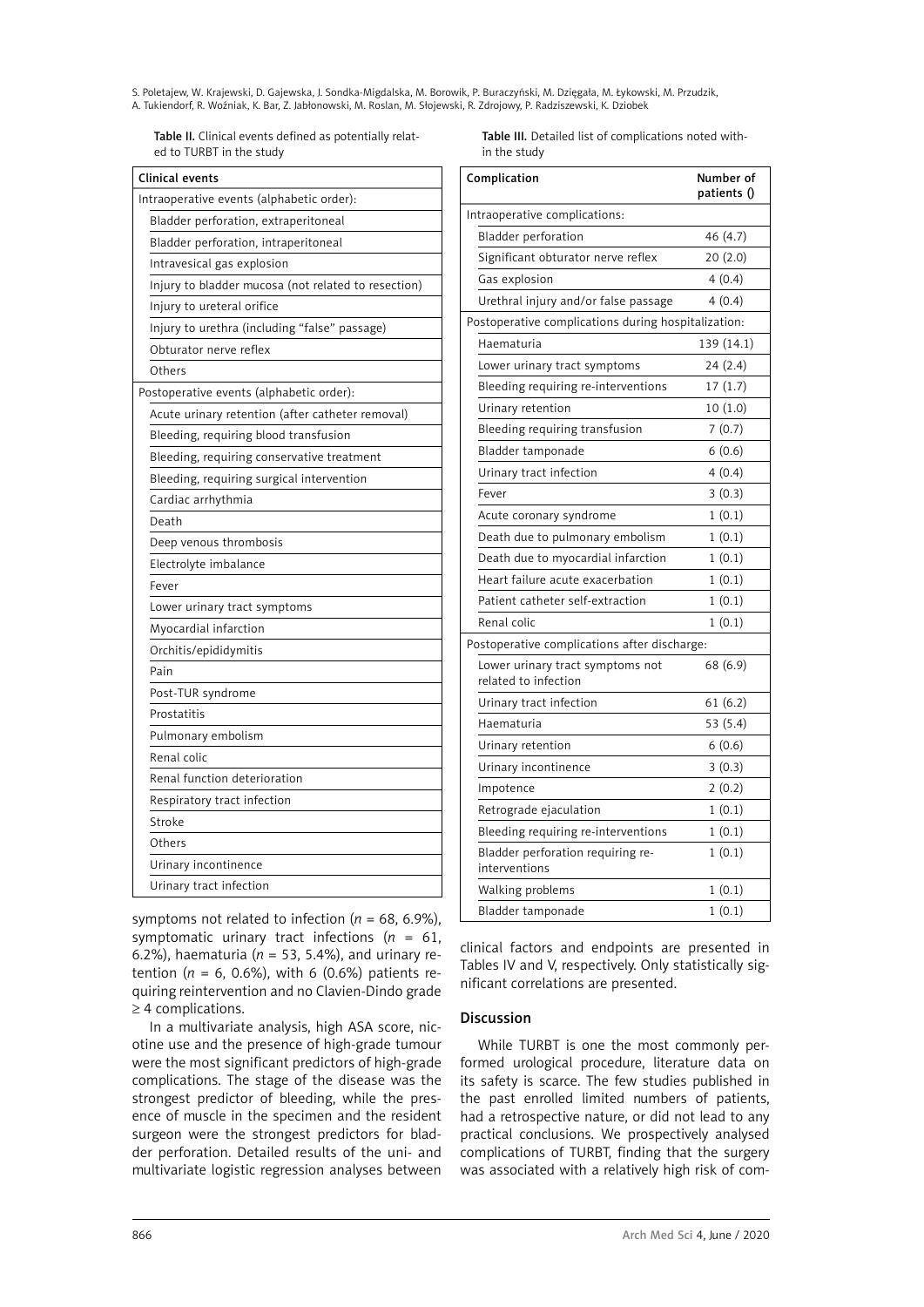Prediction of the risk of surgical complications in patients undergoing monopolar transurethral resection of bladder tumour – a prospective multicentre observational study

plications. However, the clear majority of them were of low grade and required only conservative management. For the most common high-grade complications, the most important predictors were high ASA score, nicotine use, high cancer stage and grade, presence of muscularis propria in a specimen, and the resident surgeon. Based on our findings, we believe the rate of complications can be further reduced by proper preoperative identification of high-risk patients, who should be operated on with extra caution by an experienced surgeon.

Bladder perforation is probably the most important complication from a clinical point of view. First, it may require laparotomy and cystorrhaphy in cases of intraperitoneal perforation, while all

patients usually require prolonged bladder catheterisation and antibiotic prophylaxis, which have their consequences [11]. Second, bladder perforation influences the oncological outcomes by precluding immediate postoperative intravesical chemotherapy instillation and increasing the risk of extravesical cancer spread [12–14]. In our study, we found that resident surgeon and the presence of muscle in a specimen were factors independently associated with over three-fold higher risk of bladder perforation. For this reason, we strongly believe that complex cases should be faced only by experienced endourologists. Moreover, experienced surgeons are more likely to perform a complete TURBT with a muscle in a spec-

|  |  |  |  |  |  |  | Table IV. Univariate logistic regressions analysis (statistically significant results only) |
|--|--|--|--|--|--|--|---------------------------------------------------------------------------------------------|
|--|--|--|--|--|--|--|---------------------------------------------------------------------------------------------|

| Clinical event                        | Predictive factor              | <b>OR</b> | 95% CI        | P-value |
|---------------------------------------|--------------------------------|-----------|---------------|---------|
| Complication during                   | Recurrence rate                | 0.75      | $0.58 - 0.96$ | 0.021   |
| hospital stay                         | Preoperative haematuria        | 2.02      | 1.49-2.73     | < 0.001 |
|                                       | Preoperative pyuria            | 1.46      | $1.07 - 1.99$ | 0.018   |
|                                       | ASA score                      | 1.5       | $1.18 - 1.92$ | 0.001   |
|                                       | Tumour size                    | 1.32      | $1.22 - 1.43$ | < 0.001 |
|                                       | Surgery time                   | 1.03      | $1.03 - 1.04$ | < 0.001 |
|                                       | High-grade tumour              | 1.81      | $1.33 - 2.45$ | < 0.001 |
| Any Clavien-Dindo                     | Nicotine use                   | 2.15      | 1.07-4.31     | 0.031   |
| $\geq$ 3 complication                 | $BMI > 30$ kg/m <sup>2</sup>   | 1.06      | $1.01 - 1.12$ | 0.023   |
|                                       | Preoperative haematuria        | 2.22      | $1.12 - 4.42$ | 0.023   |
|                                       | ASA score                      | 2.36      | $1.33 - 4.2$  | 0.003   |
|                                       | Number of tumours              | 1.12      | $1.04 - 1.21$ | 0.002   |
|                                       | Tumour size                    | 1.29      | $1.11 - 1.49$ | < 0.001 |
|                                       | Surgery time                   | 1.02      | $1.01 - 1.04$ | < 0.001 |
|                                       | High-grade tumour              | 2.74      | 1.35-5.54     | 0.005   |
| Complication                          | ASA score                      | 1.44      | $1.1 - 1.87$  | 0.007   |
| during 30-day<br>postoperative period | Number of tumours              | 1.07      | $1.01 - 1.13$ | 0.015   |
|                                       | Tumour size                    | 1.12      | $1.03 - 1.22$ | 0.009   |
|                                       | Surgery time                   | 1.0099    | 1.0021-1.0177 | 0.012   |
| Bleeding                              | Gender                         | 1.65      | $1.05 - 2.59$ | 0.03    |
|                                       | Preoperative BCG immunotherapy | 0.48      | $0.23 - 1.01$ | 0.054   |
|                                       | Preoperative haematuria        | 1.91      | $1.33 - 2.75$ | < 0.001 |
|                                       | ASA score                      | 1.66      | $1.23 - 2.23$ | < 0.001 |
|                                       | Tumour size                    | 1.4       | $1.28 - 1.53$ | < 0.001 |
|                                       | Surgery time                   | 1.03      | $1.02 - 1.04$ | < 0.001 |
|                                       | Tumour stage                   | 1.91      | $1.54 - 2.39$ | < 0.001 |
|                                       | Muscle in specimen             | 2.14      | $1.39 - 3.31$ | < 0.001 |
| <b>Bladder perforation</b>            | Nicotine use                   | 1.89      | $1.03 - 3.44$ | 0.039   |
|                                       | Resident operator              | 2.23      | $1.21 - 4.11$ | 0.01    |
|                                       | Tumour size                    | 1.16      | $1.01 - 1.33$ | 0.04    |
|                                       | Surgery time                   | 1.03      | $1.02 - 1.04$ | < 0.001 |
|                                       | Muscle in specimen             | 3.53      | 1.48-8.44     | 0.005   |

*OR – odds ratio, 95% CI – 95% confidence interval, ASA – American Society of Anaesthesiologists score, BCG – Bacillus-Calmette Guerin, BMI – body mass index.*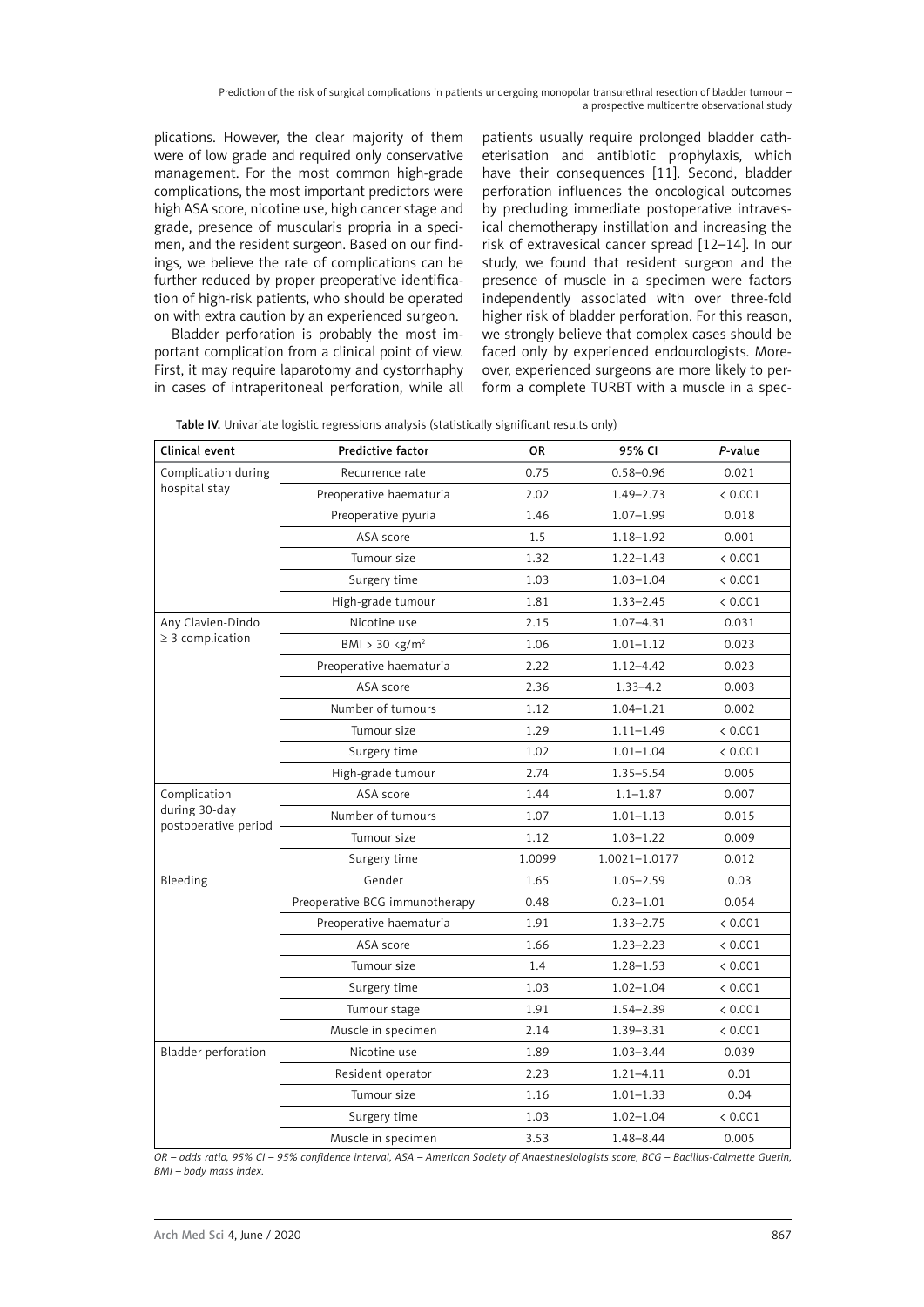S. Poletajew, W. Krajewski, D. Gajewska, J. Sondka-Migdalska, M. Borowik, P. Buraczyński, M. Dzięgała, M. Łykowski, M. Przudzik, A. Tukiendorf, R. Woźniak, K. Bar, Z. Jabłonowski, M. Roslan, M. Słojewski, R. Zdrojowy, P. Radziszewski, K. Dziobek

| Clinical event                                        | <b>Predictive factor</b>       | 0R   | 95% CI         | P-value |
|-------------------------------------------------------|--------------------------------|------|----------------|---------|
| Complication during                                   | Preoperative haematuria        | 1.5  | $1.07 - 2.08$  | 0.017   |
| hospital stay                                         | ASA score                      | 1.34 | $1.03 - 1.74$  | 0.03    |
|                                                       | Surgery time                   | 1.03 | $1.02 - 1.04$  | < 0.001 |
|                                                       | High grade tumour              | 1.53 | $1.11 - 2.12$  | 0.01    |
| Any Clavien-                                          | Nicotine use                   | 2.26 | $1.07 - 4.81$  | 0.034   |
| Dindo grade $\geq$ 3<br>complication                  | BMI > 30 kg/ $m2$              | 1.07 | $1.01 - 1.13$  | 0.032   |
|                                                       | ASA score                      | 2.64 | $1.38 - 5.04$  | 0.003   |
|                                                       | Number of tumours              | 1.15 | $1.06 - 1.24$  | < 0.001 |
|                                                       | Surgery time                   | 1.02 | $1 - 1.03$     | 0.007   |
|                                                       | High grade tumour              | 2.88 | $1.3 - 6.37$   | 0.009   |
| Complication during<br>30-day postoperative<br>period | ASA score                      | 1.48 | $1.12 - 1.95$  | 0.005   |
|                                                       | Number of tumours              | 1.07 | $1.02 - 1.14$  | 0.012   |
|                                                       | Tumour size                    | 1.11 | $1.01 - 1.2$   | 0.022   |
| Bleeding                                              | Preoperative BCG immunotherapy | 1.2  | $1.11 - 1.31$  | 0.008   |
|                                                       | Tumour stage                   | 1.83 | $1.32 - 2.54$  | & 0.001 |
| Bladder perforation                                   | Resident operator              | 3.19 | $1.39 - 7.29$  | 0.006   |
|                                                       | Tumour size                    | 0.78 | $0.62 - 0.97$  | 0.029   |
|                                                       | Surgery time                   | 1.02 | $1 - 1.03$     | 0.015   |
|                                                       | Muscle in specimen             | 3.4  | $1.11 - 10.38$ | 0.032   |

|  |  |  | Table V. Multivariate logistic regressions analysis (statistically significant results only) |
|--|--|--|----------------------------------------------------------------------------------------------|
|  |  |  |                                                                                              |

*OR – odds ratio, 95% CI – 95% confidence interval, ASA – American Society of Anaesthesiologists score, BCG – Bacillus-Calmette Guerin, BMI – body mass index.*

imen [15–17]. This leads to reduced recurrence rate at first follow-up cystoscopy in NMIBC cases and shorter time to cystectomy in MIBC cases [15, 16, 18]. On the other hand, in stage Ta tumours, the muscularis propria is not mandatory for completeness of TURBT and proper staging, which was confirmed by Shoshany *et al*. [19]. These cases seem more appropriate for residents at their learning curve. Finally, we discussed only clinically significant perforations, while radiological signs of perforation can be present in as many as 58% of asymptomatic patients after TURBT [20]. Bleeding was the most common complication observed in our analysis. It affected almost one sixth of patients in the early postoperative period or after discharge. However, the severity of symptoms ranged from patients treated conservatively to others who needed bladder irrigation, blood transfusion, or surgical reintervention. In contrast to our findings, Hollenbeck *et al*. observed haematuria only in 2.1% of cases in a group of 21,515 TURBTs. At the same time, 30-day mortality of 1.3% was reported [21]. We suppose these differences resulted from the retrospective design of the Hollenbeck study, which hampered precise and adequate data collection on the postoperative course. In the recent observational study by Bansal *et al*., transient haematuria was observed in 26% of patients, and another 6% of patients re-

quired blood transfusion or reintervention due to bleeding after TURBT [5]. A modifiable risk factor of perioperative bleeding is coagulopathy. However, according to available data, it is not justified to discontinue antiplatelet monotherapy with acetylsalicylic acid in patients scheduled for TURBT because it does not reduce the bleeding risk significantly but may increase the cardiovascular risk [22]. Carmignani *et al*. showed that TURBT is feasible and relatively safe also in patients receiving dual antiplatelet therapy [23]. However, the risk of bleeding and clot retention may be increased in patients receiving anticoagulation therapy [24].

In our study, significant obturator nerve reflex was observed in 2% of cases. There are many possible methods to decrease this risk under debate [25]. One of them is the use of bipolar resection instead of monopolar. In 2016, Cui *et al*. and Zhao *et al*. published two independent meta-analyses on the efficacy and safety of monopolar and bipolar TURBT. Both research groups analysed data from eight trials, concluding that bipolar resection is associated with fewer complications compared to monopolar TURBT. However, this conclusion is not universal and differs in detail even between these two meta-analyses. While surgery time, catheterisation time, and blood loss are reduced with bipolar resection, data on the risk of obturator nerve reflex, bladder perforation, or transfu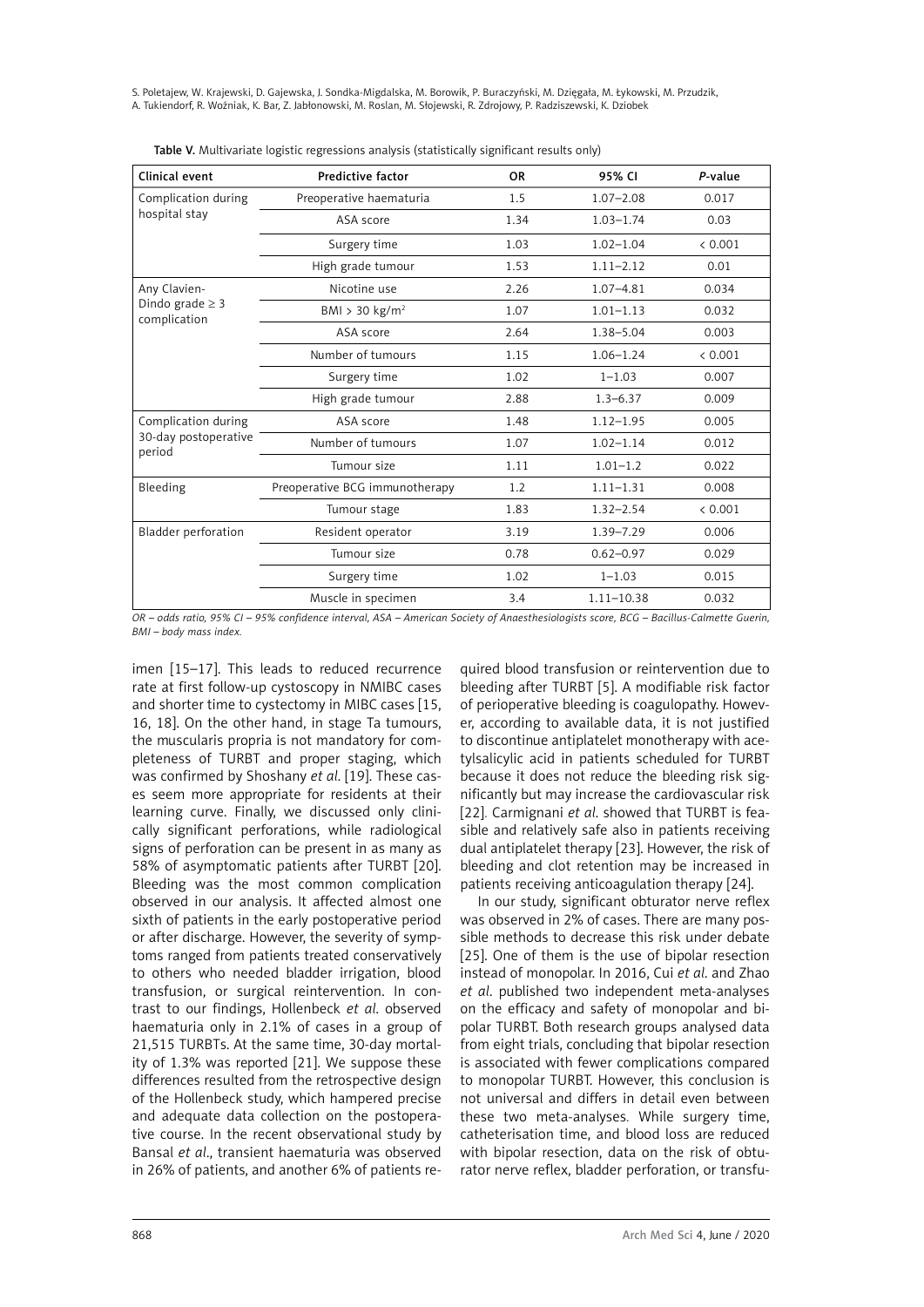sion rate are heterogenous [26, 27]. Moreover, in recent studies published by Balci *et al*. and Ozer *et al*. the risk of obturator nerve reflex and bladder perforation is even higher during bipolar than monopolar TURBT [28, 29], while the difference in overall safety was not noticed. In our study, the choice between monopolar and bipolar resection was made by the surgeon. Yet, because of the fact that the majority of procedures were monopolar, the issue was not analysed as a risk factor of complications. Another method to reduce the risk of obturator nerve reflex and bladder perforation in cases of tumours located on later bladder wall is obturator nerve block. While this method is effective [30], its routine implementation in all cases does not seem feasible. In the present study, obturator nerve block was performed only upon request of the operating urologist.

The most important limitation of our study is a short-term follow-up, aimed only at the identification of surgical complications. Because TURBT is an oncological procedure, one can be interested also in the impact of complications on recurrence-free survival, which was not assessed within the study. Another issue is no information regarding surgical technique, especially concerning the use of mono- and bipolar resection or en-bloc and in-fractions resection. While the first issue was discussed before, the latter should also be interpreted with caution because Zhang *et al*. recently observed no advantage of en bloc resection over conventional TURBT in terms of safety [4]. For grading of complications, we adopted the Clavien-Dindo classification, which is now the most accurate one. However, this classification was developed for postoperative complications only, while there is no analogous classification for intraoperative complications. Additionally, catheterisation time and hospitalisation time can be considered both as predictors and outcomes in this study. While they can increase as a result of intraoperative complications (i.e. bladder perforation), they can also influence the risk of postoperative complications (i.e. urinary tract infection, pneumonia, embolism, etc.). Finally, due to the large number of analyses, bias resulting from accidental observations might appear.

In conclusion, TURBT poses a significant risk of surgical complications, the majority of which are of low grade. The most significant, clinically sound predictors of TURBT complications are high ASA score, history of nicotine abuse, high-grade tumour, high-stage tumour, presence of muscularis propria in the specimen, and the resident surgeon. Proper preoperative identification of patients at high risk of complication may further reduce this risk if the surgery is performed carefully by an experienced surgeon.

#### Acknowledgments

All procedures performed in studies involving human participants were in accordance with the ethical standards of the institutional and/or national research committee and with the 1964 Helsinki declaration and its later amendments or comparable ethical standards. Informed consent was obtained from all individual participants. The protocol was registered within ClinicalTrials. gov (NCT03029663) and was approved by the Institutional Review Board of Warsaw Medical University.

Informed consent was obtained from all individual participants.

The data used to support the findings of this study are available from the corresponding author upon request.

# Conflict of interest

The authors declare no conflict of interest.

#### References

- 1. Svatek RS, Hollenbeck BK, Holmäng S, et al. The economics of bladder cancer: costs and considerations of caring for this disease. Eur Urol 2014; 66: 253-62.
- 2. Lee F, Patel HR, Emberton M. The 'top 10' urological procedures: a study of hospital episodes statistics 1998-99. BJU Int 2002; 90: 1-6.
- 3. Brausi M, Collette L, Kurth K, et al. Variability in the recurrence rate at first follow-up cystoscopy after TUR in stage Ta T1 transitional cell carcinoma of the bladder: a combined analysis of seven EORTC studies. Eur Urol 2002; 41: 523-31.
- 4. Zhang KY, Xing JC, Li W, Wu Z, Chen B, Bai DY. A novel transurethral resection technique for superficial bladder tumor: retrograde en bloc resection. World J Surg Oncol 2017; 15: 125.
- 5. Bansal A, Sankhwar S, Goel A, Kumar M, Purkait B, Aeron R. Grading of complications of transurethral resection of bladder tumor using Clavien-Dindo classification system. Indian J Urol 2016; 32: 232-7.
- 6. Gregg JR, McCormick B, Wang L, et al. Short term complications from transurethral resection of bladder tumor. Can J Urol 2016; 23: 8198-203.
- 7. De Nunzio C, Franco G, Cindolo L, et al. Transuretral resection of the bladder (TURB): analysis of complications using a modified Clavien system in an Italian real life cohort. Eur J Surg Oncol 2014; 40: 90-5.
- 8. Pycha A, Lodde M, Lusuardi L, et al. Teaching transurethral resection of the bladder: still a challenge? Urology 2003; 62: 46-8.
- 9. Collado A, Chechile GE, Salvador J, Vicente J. Early complications of endoscopic treatment for superficial bladder tumors. J Urol 2000; 164: 1529-32.
- 10. Team RC. A language and environment for statistical computing. Vienna, Austria 2017.
- 11. Summerton DJ, Kitrey ND, Lumen N, Serafetinidis E, Djakovic N; European Association of Urology. EAU guidelines on iatrogenic trauma. Eur Urol 2012; 62: 628-39.
- 12. Skolarikos A, Chrisofos M, Ferakis N, Papatsoris A, Dellis A, Deliveliotis C. Does the management of bladder perforation during transurethral resection of superficial